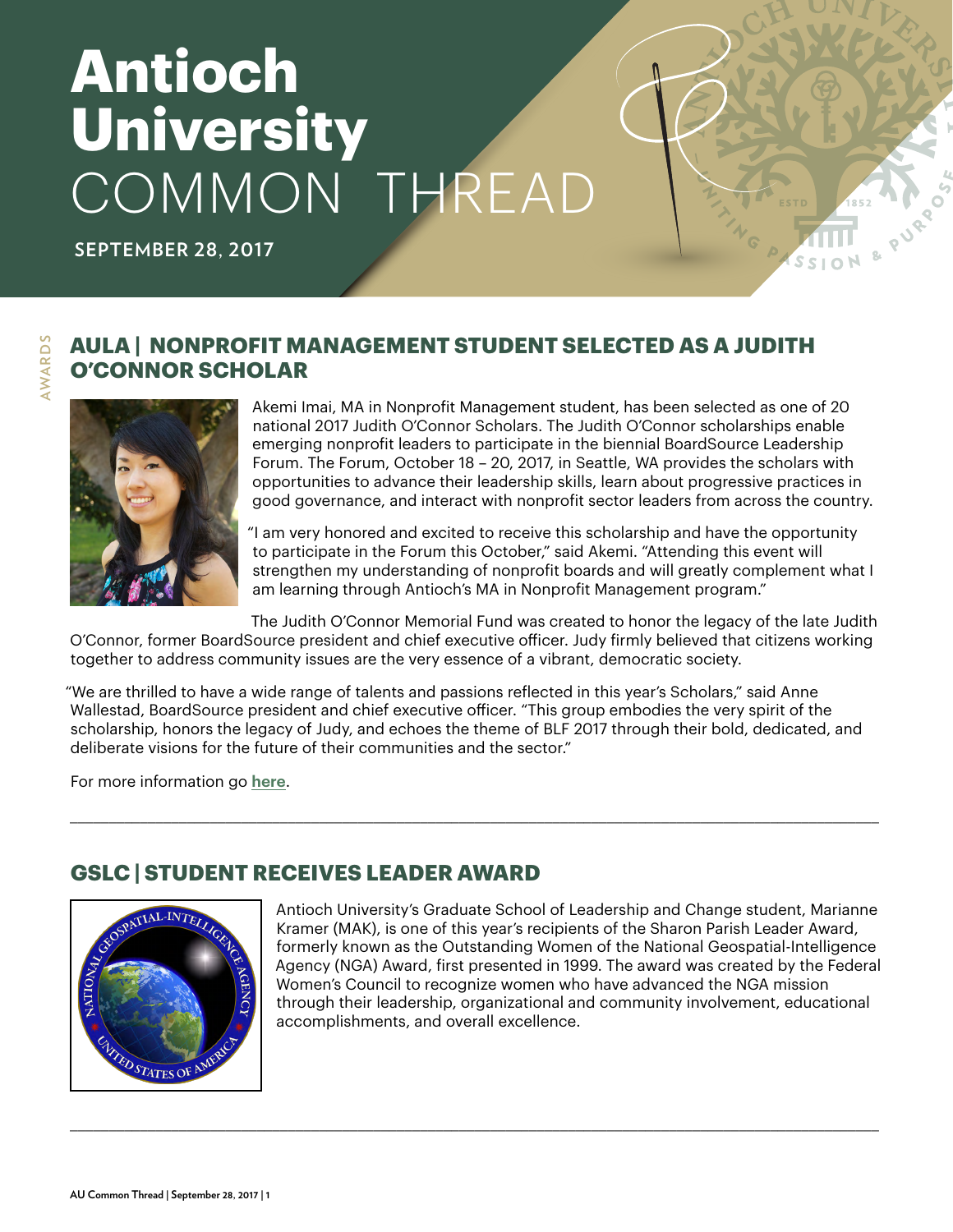# **AULA | 2017 ALUMNI AWARD RECIPIENTS ANNOUNCED**



The recipients of this year's Antioch University Los Angeles (AULA) Alumni Awards include an award-winning poet and author; an educator who developed an innovative school garden program that integrates environmental awareness and the performing arts; and a psychologist who helped to create one of the seminal classes in Clinical Psychology. The three will be honored at an October 22

luncheon at the Marina City Club in Marina del Rey, CA.

**Gayle Brandeis** will receive the 2017 Distinguished Alumni Award. Brandeis is an author and award-winning poet. Gayle is an acclaimed author and poet whose novels include *The Book of Dead Birds*, which won Barbara Kingsolver's Bellwether Prize for Fiction of Social Engagement; *Self Storage*; *Delta Girls*; and *My Life with the Lincolns*, which received a Silver Nautilus Book Award and was chosen as a statewide read in Wisconsin. Gayle received her MFA from Antioch University in 2001.

**Daryl Bilandzija** is the recipient of the 2017 AULA Alumni Association Award for Exemplary Community Service and Activism. He was featured in the book *American Teacher: Heroes in the Classroom* and earned a national innovative teaching award in 2012 for a nature-based learning project he created that fused English, history, theatre, science, and gardening into a fully integrated program at Odyssey Charter School. A 2013 graduate of AULA's MA in Urban Sustainability program, Daryl is currently an English teacher at La Cañada High School.

**Roger Ford** is the recipient of the 2017 AULA Alumni Association Award for Outstanding Service to the University. After a distinguished career in corporate America and as a consultant, Roger returned to graduate school in his 50s. He made his impact at AULA by actively promoting the establishment of Clinical Psychology's foundation class *Society and the Individual*, a course in inclusion and diversity raising awareness and sensitivity to one's impact on others and society overall. Roger is a 1994 graduate of the MA in Psychology program.

Brandeis, Bilandzija and Ford will be honored on Sunday, October 22, 2017, at the 2017 AULA Distinguished Alumni Awards luncheon and reunion at the Marina City Club in Marina del Rey, CA. Tickets are \$50 and available at: **<www.alumni.antioch.edu/aula2017awards>**.

For more information, contact Liz Crozer, director of institutional advancement, at lcrozer@antioch.edu or (310) 578-1080, extension 116.

\_\_\_\_\_\_\_\_\_\_\_\_\_\_\_\_\_\_\_\_\_\_\_\_\_\_\_\_\_\_\_\_\_\_\_\_\_\_\_\_\_\_\_\_\_\_\_\_\_\_\_\_\_\_\_\_\_\_\_\_\_\_\_\_\_\_\_\_\_\_\_\_\_\_\_\_\_\_\_\_\_\_\_\_\_\_\_\_\_\_\_\_\_\_\_\_\_\_\_\_\_\_\_\_

Read more **[here](https://www.antioch.edu/los-angeles/2017/09/10/2017-alumni-award-recipients-announced/)**.

EVENTS **EVENTS**

# **AULA | AIDS WALK 2017 - "WALK YOUR TALK"**



For more than 25 years, AULA has participated in the AIDS Walk LA. "I have proudly served as the captain of the Antioch team since the first time we participated," says Joy Turek, Chair, Psychology Department and Captain, Antioch Team, AIDS Walk Los Angeles 2017. "We've managed to make it to the top 10 teams several times, despite being a smaller institution than most. We've walked our talk and, by so doing, had an impact on the lives of people living with HIV and AIDS."

AIDS Walk Los Angeles 2017 will start and end at the steps of L.A. City Hall

and adjacent Downtown parkland. All walkers will receive a t-shirt with the Antioch Walks team name on it.

Walkers are strongly encouraged to ask people they know to donate in support of their walking. Those who are unable to walk are encouraged to participate by sponsoring a walker or the Antioch Walks Team. Walkers are welcome to walk even if they don't collect any money.

\_\_\_\_\_\_\_\_\_\_\_\_\_\_\_\_\_\_\_\_\_\_\_\_\_\_\_\_\_\_\_\_\_\_\_\_\_\_\_\_\_\_\_\_\_\_\_\_\_\_\_\_\_\_\_\_\_\_\_\_\_\_\_\_\_\_\_\_\_\_\_\_\_\_\_\_\_\_\_\_\_\_\_\_\_\_\_\_\_\_\_\_\_\_\_\_\_\_\_\_\_\_\_\_

Since 1985, AIDS Walk Los Angeles has drawn over a half-million participants who have collectively raised nearly \$82 million. The 2017 AIDS Walk Los Angeles will take place on Sunday, October 15, 2017.

Read more **[here](https://www.antioch.edu/los-angeles/2017/09/11/aids-walk-2016-walk-your-talk/)**.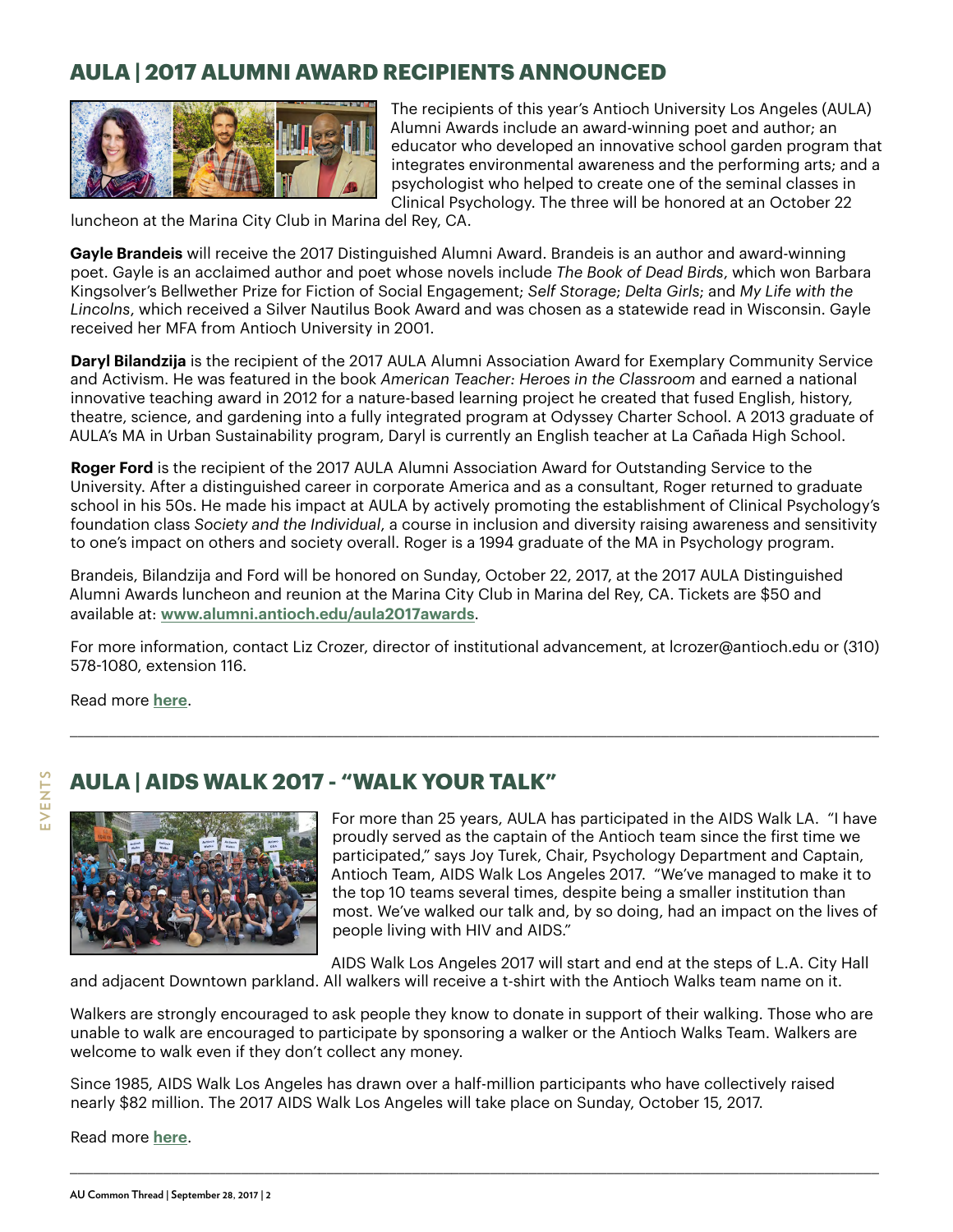# **GSLC | STUDENT GEODESIGN FORUM KEYNOTE SPEAKER**



Etta Jackson, Antioch University's Graduate School of Leadership and Change student, Founder and CEO of the Institute for Conscious Global Change, an international NGO with the United Nations Economic and Social Council, is the 2017 Geodesign Forum Keynote Speaker.

The 5th Annual Geodesign Forum will take place at Jefferson University and will focus on the role of geospatial technology and geodesign/3D modeling in sustainable design and development. Additional Forum speakers will include practitioners, educators, students, and thought leaders in GIS, Geodesign and Sustainable Design and Development.

Learn more **[here](http://www.icgc.ngo/letter-from-the-president.php)**.

**NEWS**

# **AUS | ART THERAPY FACULTY MICHAEL BUCHERT FEATURED IN 2017 BELLTOWN CHALK ART FESTIVAL**

\_\_\_\_\_\_\_\_\_\_\_\_\_\_\_\_\_\_\_\_\_\_\_\_\_\_\_\_\_\_\_\_\_\_\_\_\_\_\_\_\_\_\_\_\_\_\_\_\_\_\_\_\_\_\_\_\_\_\_\_\_\_\_\_\_\_\_\_\_\_\_\_\_\_\_\_\_\_\_\_\_\_\_\_\_\_\_\_\_\_\_\_\_\_\_\_\_\_\_\_\_\_\_\_



The 2017 Belltown Chalk Art Festival came to AUS's neighborhood Saturday, September 9, 2017. AUS Art Therapy Teaching Faculty, Michael Buchert, was one of this year's featured artists.

In his artist bio on the festival website, Buchert says: "I will begin inside the square with a single line as I always do, with no idea what will happen next. Then, the work will happen quickly, continuously, yet intentionally, and ends only when the piece lets me know that another mark needn't be made. Each time I look upon a completed piece, I know that I have done my part to put an end to the cycle of violence."

The art festival took place one block from AUS, on Bell Street. The street was closed from 10:00 a.m. to 7:00 p.m. for the festival, during which time artists created 10′ x 10′ works of art in the street using impermanent chalk pastel or tempera paint.

\_\_\_\_\_\_\_\_\_\_\_\_\_\_\_\_\_\_\_\_\_\_\_\_\_\_\_\_\_\_\_\_\_\_\_\_\_\_\_\_\_\_\_\_\_\_\_\_\_\_\_\_\_\_\_\_\_\_\_\_\_\_\_\_\_\_\_\_\_\_\_\_\_\_\_\_\_\_\_\_\_\_\_\_\_\_\_\_\_\_\_\_\_\_\_\_\_\_\_\_\_\_\_\_

Learn more **[here](https://www.antioch.edu/seattle/2017/09/05/art-therapy-teaching-faculty-michael-buchert-featured-2017-belltown-chalk-art-festival/)**.

# **GSLC | ALUMNA LEADING CHANGE IN MONTESSORI EDUCATION**



Antioch University's Graduate School of Leadership and Change alumna, Dr. Charis Sharp, recently accepted the position of Executive Director of Metro Montessori, a family of private schools in D.C. and Maryland. Her role entails aligning and strengthening the pedagogy and practice of the schools, supporting the heads of school and teachers in educational leadership and professional development, and deepening the understanding and application of both Montessori and conventional educational practices organization-wide. In addition, she is involved in national-level policy work through her membership on the Montessori Public Policy Initiative (MPPI) council.

MPPI provides strategic thinking, data, and networking to Montessorians working at the state level to affect policy in ways to allow Montessori schools to implement the philosophy at the highest level. Most recently, she managed a state policy

landscape analysis conducted by Bellwether Education Partners which illuminated trends and common policyrelated obstacles to authentic Montessori education across 37 states.

\_\_\_\_\_\_\_\_\_\_\_\_\_\_\_\_\_\_\_\_\_\_\_\_\_\_\_\_\_\_\_\_\_\_\_\_\_\_\_\_\_\_\_\_\_\_\_\_\_\_\_\_\_\_\_\_\_\_\_\_\_\_\_\_\_\_\_\_\_\_\_\_\_\_\_\_\_\_\_\_\_\_\_\_\_\_\_\_\_\_\_\_\_\_\_\_\_\_\_\_\_\_\_\_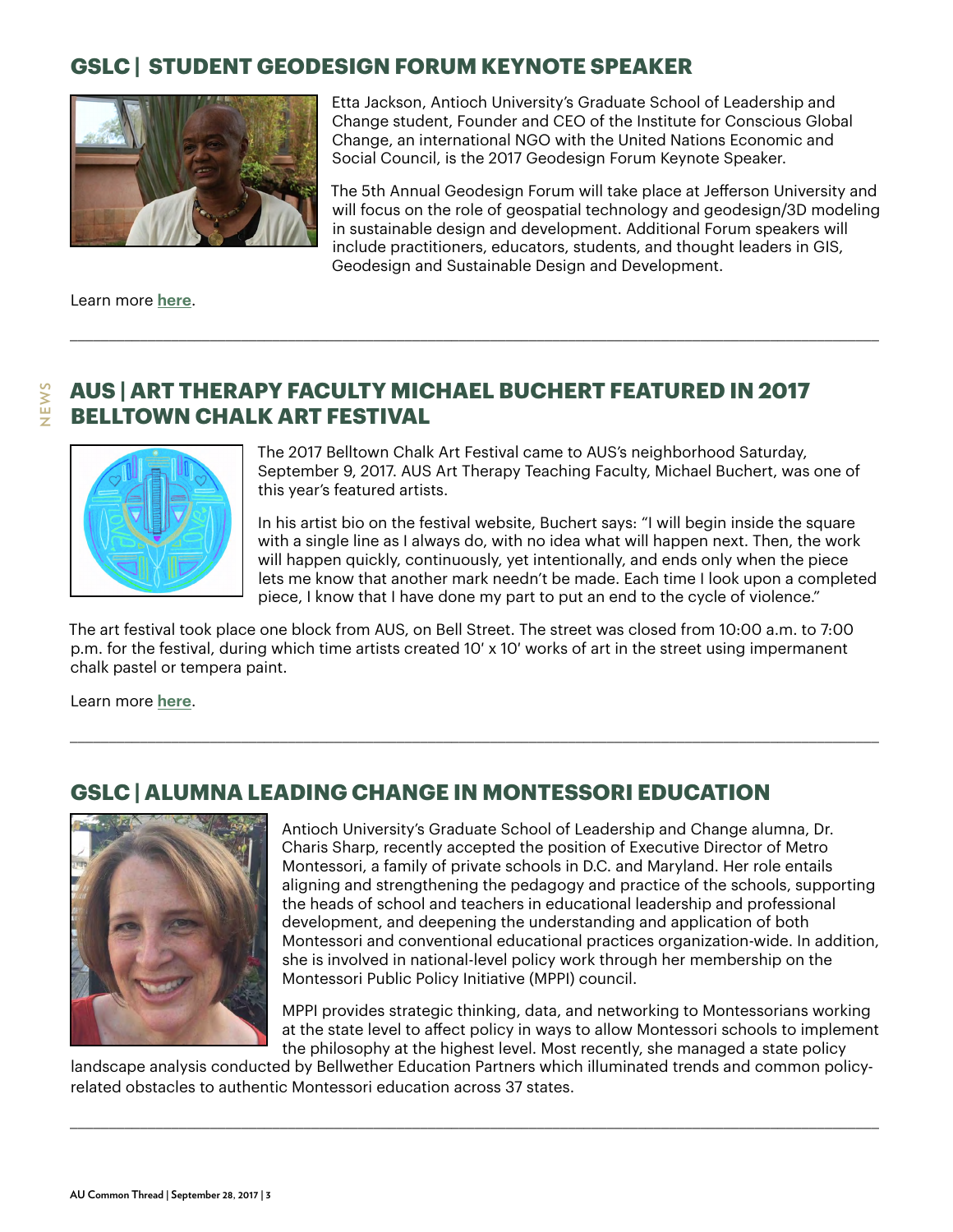# **AUNE | ANTIOCH NEW ENGLAND WELL REPRESENTED AT THE AMERICAN PSYCHOLOGICAL ASSOCIATION ANNUAL MEETING**



Faculty, students, and alumni from AUNE were active at and around the APA convention in Washington, DC this month. Get-togethers, an award, many presentations, and more were on the agenda. The APA Council of Representatives approved the first revision of APA's Multicultural Guidelines since 2002, crafted by the APA Task Force on Multicultural Guidelines, on which Gargi Roysircar serves.

Read more **[here](https://www.antioch.edu/new-england/2017/09/20/aune-antioch-new-england-well-represented-american-psychological-association-annual-meeting/)**.

# **AUNE | CLINICAL PSYCHOLOGY FACULTY NAMED JOURNAL EDITOR**

\_\_\_\_\_\_\_\_\_\_\_\_\_\_\_\_\_\_\_\_\_\_\_\_\_\_\_\_\_\_\_\_\_\_\_\_\_\_\_\_\_\_\_\_\_\_\_\_\_\_\_\_\_\_\_\_\_\_\_\_\_\_\_\_\_\_\_\_\_\_\_\_\_\_\_\_\_\_\_\_\_\_\_\_\_\_\_\_\_\_\_\_\_\_\_\_\_\_\_\_\_\_\_\_



Kathi A. Borden, Professor of Clinical Psychology, has been selected as the next Editor of the journal, *Professional Psychology: Research and Practice*. Her six-year term begins with her serving as Incoming Editor beginning on January 1, 2018. The bimonthly journal is a publication of the American Psychological Association, and focuses on empirical and theoretical work that has valuable implications for practitioners.

Kathi hopes you will send your manuscripts to PPRP for consideration, and that psychologists interested in reviewing for the journal will express their interest by contacting her at kborden@antioch.edu.

## **AUS | LEADERSHIP IN EDIBLE EDUCATION OPEN HOUSE FEEDS HUNGER FOR KNOWLEDGE**

\_\_\_\_\_\_\_\_\_\_\_\_\_\_\_\_\_\_\_\_\_\_\_\_\_\_\_\_\_\_\_\_\_\_\_\_\_\_\_\_\_\_\_\_\_\_\_\_\_\_\_\_\_\_\_\_\_\_\_\_\_\_\_\_\_\_\_\_\_\_\_\_\_\_\_\_\_\_\_\_\_\_\_\_\_\_\_\_\_\_\_\_\_\_\_\_\_\_\_\_\_\_\_\_



This August, AUS hosted an open house for our Leadership in Edible Education (LEE) program, inviting prospective students, alumni, faculty, and other community members to learn more about this exciting curriculum.

AUS's Leadership in Edible Education program is a full Master of Arts in Education (MAEd) degree concentration (at 12-16 credits). This year-long program is scheduled over four consecutive academic quarters, with options to start in either the summer or fall quarter.

As is often the case in our LEE program, this event included some wonderful, locally-sourced food, with bahn mi sandwiches and spring rolls from Vinason's catering services, as well as volunteered food from some of the places where LEE alumni work: fresh tomatoes from 21 Acres Farm, and cheeses from Beecher's in Seattle's Pike Place Market.

One LEE alumni in attendance was Brian Gilbert, head cheesemonger for Seattle's world-class Beecher's Cheese, who described his time as an LEE student as, "one of the most fulfilling years of my life."

LEE Program Director Jonathan Garfunkel explained how the program explores "every which way we could think about food in education and schools." LEE classes prepare teachers to pass on wisdom, experience, and knowledge about local food systems to their students in engaging, hands-on ways. Garfunkel also cited a famous Richard Bach quote, "We teach best what we most need to learn", and added that in LEE "we eat what we most need to learn".

\_\_\_\_\_\_\_\_\_\_\_\_\_\_\_\_\_\_\_\_\_\_\_\_\_\_\_\_\_\_\_\_\_\_\_\_\_\_\_\_\_\_\_\_\_\_\_\_\_\_\_\_\_\_\_\_\_\_\_\_\_\_\_\_\_\_\_\_\_\_\_\_\_\_\_\_\_\_\_\_\_\_\_\_\_\_\_\_\_\_\_\_\_\_\_\_\_\_\_\_\_\_\_\_

Learn more **[here](https://www.antioch.edu/seattle/2017/08/29/lee-open-house-feeds-hunger-for-knowledge/)**.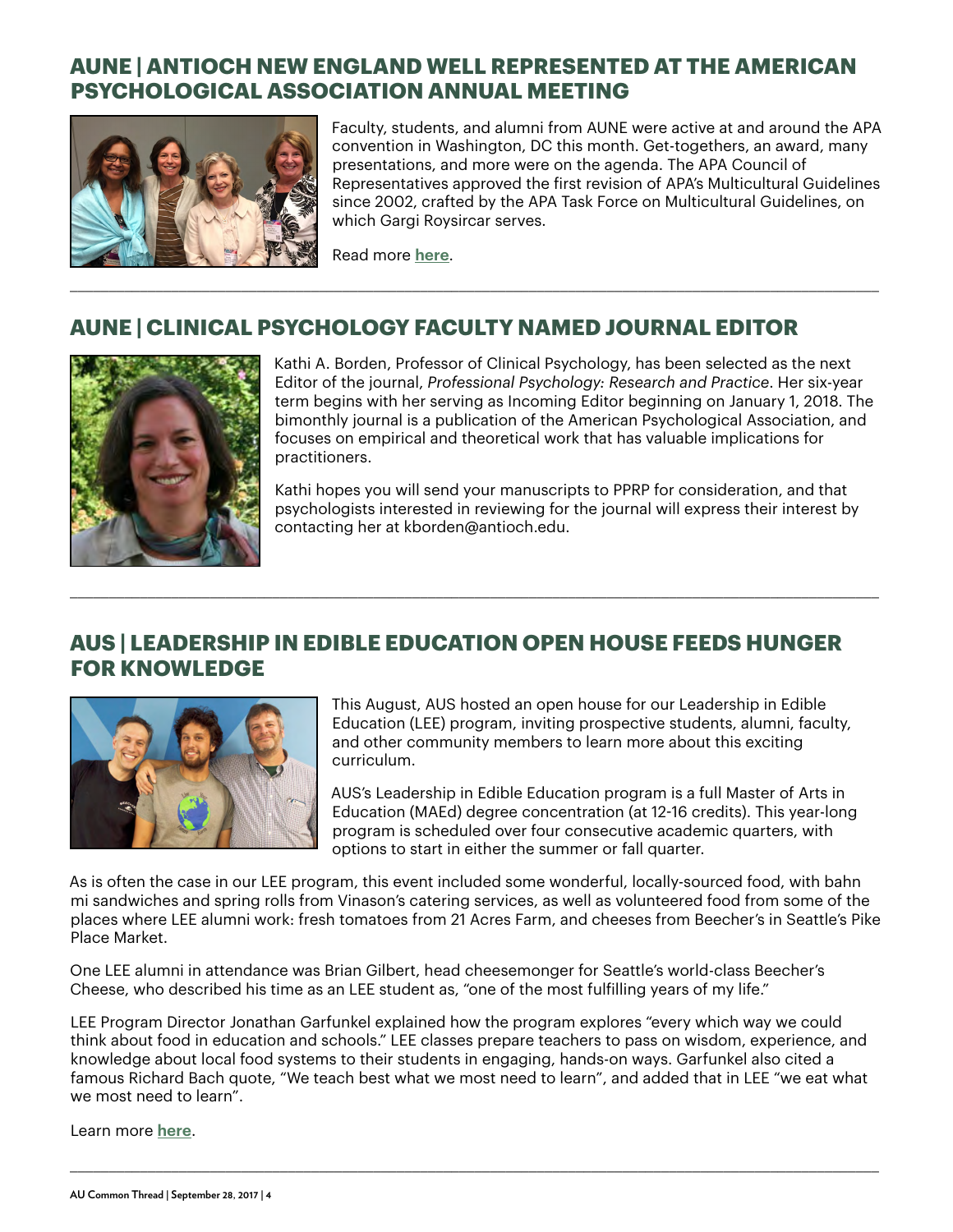# **AUS | WRITER'S TOOLKIT NEWSLETTER LOOKING FOR CONTRIBUTORS**

\_\_\_\_\_\_\_\_\_\_\_\_\_\_\_\_\_\_\_\_\_\_\_\_\_\_\_\_\_\_\_\_\_\_\_\_\_\_\_\_\_\_\_\_\_\_\_\_\_\_\_\_\_\_\_\_\_\_\_\_\_\_\_\_\_\_\_\_\_\_\_\_\_\_\_\_\_\_\_\_\_\_\_\_\_\_\_\_\_\_\_\_\_\_\_\_\_\_\_\_\_\_\_\_



The Virtual Writing Center wants to make sure that all of Antioch knows about the Writer's Toolkit, a monthly newsletter where writers from across the University share their experiences and some of the strategies they use to work through writing challenges. For a taste of what others are reading, see what Andrew Rogers (AUS – MA Psych Graduate Student) has to say

about mindfulness and the writing process **[here](http://us7.campaign-archive2.com/?u=f2f40ee959e2ee67535275403&id=a9964f7f6)**.

To subscribe to The Writer's Toolkit via e-mail, click **[here](http://etutoring.us7.list-manage.com/subscribe?u=f2f40ee959e2ee67535275403&id=9bd4d79051)**.

## **AULA | ALISTAIR MCCARTNEY PUBLISHES SECOND BOOK**



Alistair McCartney, affiliate faculty member in the Undergraduate Studies and MFA in Creative Writing programs, released his second book *The Disintegrations: A Novel* on August 22, 2017, with University of Wisconsin Press. *The Disintegrations* is a cross-genre novel about a man obsessed with death and trying to get to the bottom of it. McCartney's first novel, *The End of the World Book*, was a finalist for the PEN USA Literary Award in Fiction.

"I worked on the book for eight or nine years, so I'm thrilled about its release," said McCartney." The novel is in part a fictional investigation into Culver City's Holy Cross Cemetery, which of course lies directly across the street from Antioch."

In *The Disintegrations*, McCartney recounts his lifelong obsession with death. Detached from life in Los Angeles and his past in Australia, uncomfortable around other humans, he researches death on the Internet; mulls over distant and intimate stories of suicides,

serial killers, and "natural deaths"; and wanders about LA's Holy Cross Cemetery.

Australian author, Christos Tsiolkas, describes the book as one "…that takes possession of you right from the opening and will not let you go. Challenging and gripping, a rumination on death and memory that speaks eloquently to our sense of loss, both personal and communal. The writing is exquisite. I know this book will haunt me for the longest time." An advance review from Kirkus describes it as "Outre and disturbingly engaging."

\_\_\_\_\_\_\_\_\_\_\_\_\_\_\_\_\_\_\_\_\_\_\_\_\_\_\_\_\_\_\_\_\_\_\_\_\_\_\_\_\_\_\_\_\_\_\_\_\_\_\_\_\_\_\_\_\_\_\_\_\_\_\_\_\_\_\_\_\_\_\_\_\_\_\_\_\_\_\_\_\_\_\_\_\_\_\_\_\_\_\_\_\_\_\_\_\_\_\_\_\_\_\_\_

\_\_\_\_\_\_\_\_\_\_\_\_\_\_\_\_\_\_\_\_\_\_\_\_\_\_\_\_\_\_\_\_\_\_\_\_\_\_\_\_\_\_\_\_\_\_\_\_\_\_\_\_\_\_\_\_\_\_\_\_\_\_\_\_\_\_\_\_\_\_\_\_\_\_\_\_\_\_\_\_\_\_\_\_\_\_\_\_\_\_\_\_\_\_\_\_\_\_\_\_\_\_\_\_

Read more **[here](https://www.antioch.edu/los-angeles/2017/09/05/alistair-mccartney-publishes-second-book/)**.

# **AUNE | TOM WESSELS, FACULTY EMERITUS, AUTHORS BOOK**



Tom Wessels' new book, Granite, Fire and Fog: The Natural and Cultural History of Acadia, was released in May 2017. The book offers a natural and a cultural history of Acadia National Park, a popular national park located on Mount Desert Island in Maine.

Learn more **[here](https://www.antioch.edu/new-england/2017/09/08/wessels-book-granite-fire-fog/)**.